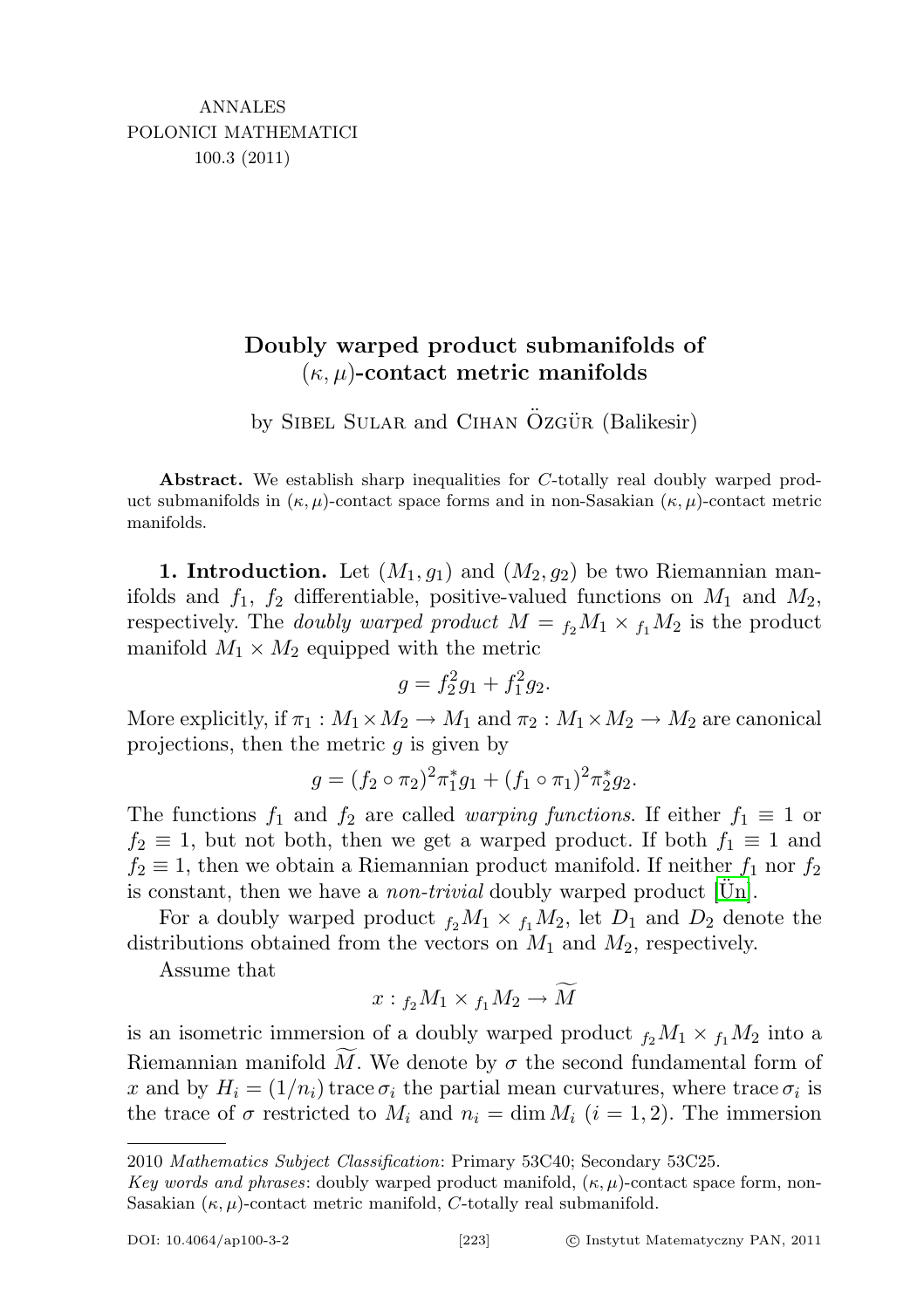x is called mixed totally geodesic if  $\sigma(X, Z) = 0$  for any vector fields X and Z tangent to  $D_1$  and  $D_2$ , respectively.

If  $f_2M_1 \times f_1M_2$  is a doubly warped product, we have

$$
\nabla_X Y = \nabla_X^1 Y - \frac{f_2^2}{f_1^2} g_1(X, Y) \nabla^2 (\ln f_2)
$$

and

$$
\nabla_X Z = Z(\ln f_2)X + X(\ln f_1)Z,
$$

for any vector fields X, Y tangent to  $M_1$ , and Z tangent to  $M_2$ , where  $\nabla^1$ and  $\nabla^2$  are the Levi-Civita connections of the Riemannian metrics  $g_1$  and  $g_2$ , respectively. Here,  $\nabla^2(\ln f_2)$  denotes the gradient of  $\ln f_2$  with respect to the metric  $q_2$ .

If X and Z are unit vector fields, it follows that the sectional curvature  $K(X \wedge Z)$  of the plane section spanned by X and Z is given by

<span id="page-1-1"></span>
$$
K(X \wedge Z) = \frac{1}{f_1} \{ (\nabla_X^1 X) f_1 - X^2 f_1 \} + \frac{1}{f_2} \{ (\nabla_Z^2 Z) f_2 - Z^2 f_2 \}.
$$

Consequently, we obtain

(1.1) 
$$
n_2 \frac{\Delta f_1}{f_1} + n_1 \frac{\Delta f_2}{f_2} = \sum_{1 \le j \le n_1 < s \le n} K(e_j \wedge e_s),
$$

for a local orthonormal frame  $\{e_1, \ldots, e_{n_1}, e_{n_1+1}, \ldots, e_n\}$  such that  $e_1, \ldots, e_{n_1}$ are tangent to  $M_1$  and  $e_{n_1+1}, \ldots, e_n$  are tangent to  $M_2$ .

In [\[Ch-2002\]](#page-12-0), B. Y. Chen proved the following result for a warped product submanifold of a Riemannian manifold of constant sectional curvature:

THEOREM 1.1. Let  $x : M_1 \times_f M_2 \rightarrow \widetilde{M}(c)$  be an isometric immersion of an n-dimensional warped product  $M_1 \times_f M_2$  into an m-dimensional Riemannian manifold  $M(c)$  of constant sectional curvature c. Then

<span id="page-1-0"></span>(1.2) 
$$
\frac{\Delta f}{f} \le \frac{n^2}{4n_2} ||H||^2 + n_1 c,
$$

where  $n_i = \dim M_i$ ,  $n = n_1 + n_2$ , and  $\Delta$  is the Laplacian operator of M. Equality holds in  $(1.2)$  $(1.2)$  identically if and only if x is a mixed totally geodesic immersion and  $n_1H_1 = n_2H_2$ , where  $H_i$ ,  $i = 1, 2$ , are the partial mean curvature vectors.

In [\[MM\]](#page-12-1), K. Matsumoto and I. Mihai studied warped product submanifolds in Sasakian space forms. In [\[Mi-2004\]](#page-13-1) and [\[Mi-2005\]](#page-13-2), A. Mihai considered warped product submanifolds in complex space forms and quaternion space forms, respectively. Recently, in [\[MAEM\]](#page-13-3), C. Murathan, K. Arslan, R. Ezentaş and I. Mihai studied warped product submanifolds in Kenmotsu space forms. Later, B. Y. Chen and F. Dillen extended inequality [\(1.2\)](#page-1-0) to multiply warped product submanifolds in arbitrary Riemannian manifolds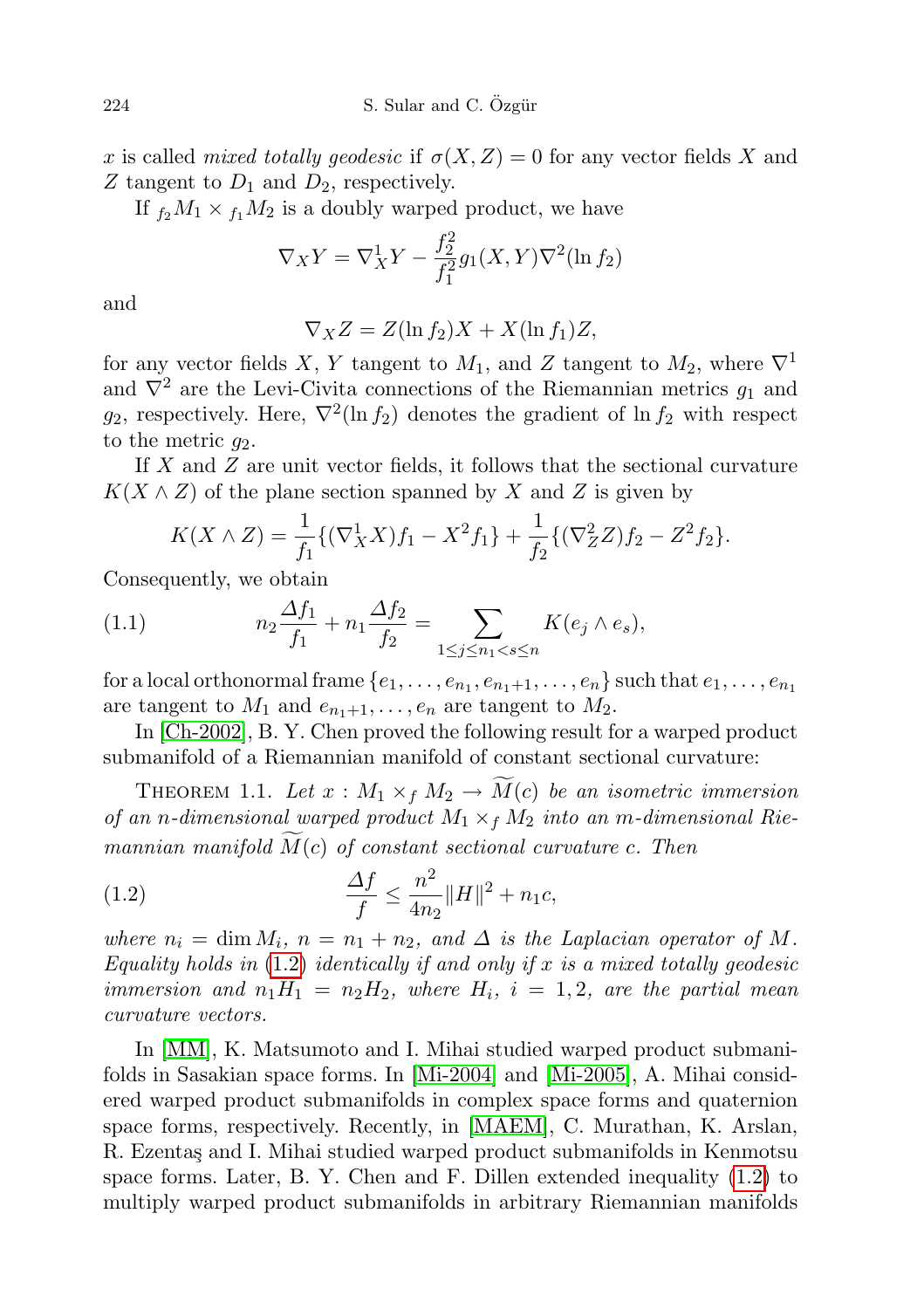[\[ChDi\]](#page-12-2). Recently, in [\[Tri\]](#page-13-4), M. M. Tripathi established basic inequalities for C-totally real warped product submanifolds of  $(\kappa, \mu)$ -contact space forms and non-Sasakian  $(\kappa, \mu)$ -contact metric manifolds.

In [\[Ol\]](#page-13-5), A. Olteanu established the following general inequality for arbitrary isometric immersions of doubly warped product manifolds in arbitrary Riemannian manifolds:

THEOREM 1.2. Let x be an isometric immersion of an n-dimensional doubly warped product  $M = f_2 M_1 \times f_1 M_2$  into an arbitrary m-dimensional  $Riemannian$  manifold  $M$ . Then

<span id="page-2-0"></span>(1.3) 
$$
n_2 \frac{\Delta_1 f_1}{f_1} + n_1 \frac{\Delta_2 f_2}{f_2} \le \frac{n^2}{4} ||H||^2 + n_1 n_2 \max \widetilde{K},
$$

where  $n_i = \dim M_i$ ,  $n = n_1+n_2$ ,  $\Delta_i$  is the Laplacian operator of  $M_i$ ,  $i = 1, 2$ , and  $\max K(p)$  denotes the maximum of the sectional curvature function of M restricted to 2-plane sections of the tangent space  $T_pM$  of M at each point p in M. Moreover, equality holds in  $(1.3)$  $(1.3)$  identically if and only if the following two statements hold:

(1) x is a mixed totally geodesic immersion satisfying  $n_1H_1 = n_2H_2$ , where  $H_i$ ,  $i = 1, 2$ , are the partial mean curvature vectors of  $M_i$ ,

(2) at each point  $p = (p_1, p_2) \in M$ , the sectional curvature function K of M satisfies  $K(u, v) = \max K(p)$  for each unit vector  $u \in T_{p_1}M_1$  and each unit vector  $v \in T_{p_2}M_2$ .

Motivated by the studies of the above authors, we prove similar inequalities for C-totally real doubly warped product submanifolds of  $(\kappa, \mu)$ -contact space forms and non-Sasakian  $(\kappa, \mu)$ -contact metric manifolds.

The paper is organized as follows: In Section [2,](#page-2-1) we give a brief introduction to submanifolds,  $(\kappa, \mu)$ -contact metric manifolds,  $(\kappa, \mu)$ -contact space forms and non-Sasakian  $(\kappa, \mu)$ -contact metric manifolds. In Section [3,](#page-6-0) we prove basic inequalities for  $(\kappa, \mu)$ -contact space forms and non-Sasakian  $(\kappa, \mu)$ -contact metric manifolds. In Section [4,](#page-11-0) as applications we prove that if the functions  $f_1$  and  $f_2$  are harmonic then  $M = f_2M_1 \times f_1M_2$  does not admit minimal immersions under certain conditions.

<span id="page-2-1"></span>**2. Preliminaries.** Let  $M$  be an m-dimensional Riemannian manifold and  $p \in M$ . Denote by  $K(\pi)$  or  $K(u, v)$  the sectional curvature of M associated with a plane section  $\pi \subset T_pM$ , where  $\{u, v\}$  is an orthonormal basis of  $\pi$ . For any *n*-dimensional subspace  $L \subseteq T_pM$ ,  $2 \leq n \leq m$ , its scalar curvature  $\tau(L)$  is given by

$$
\tau(L) = \sum_{1 \le i < j \le n} K(e_i \wedge e_j),
$$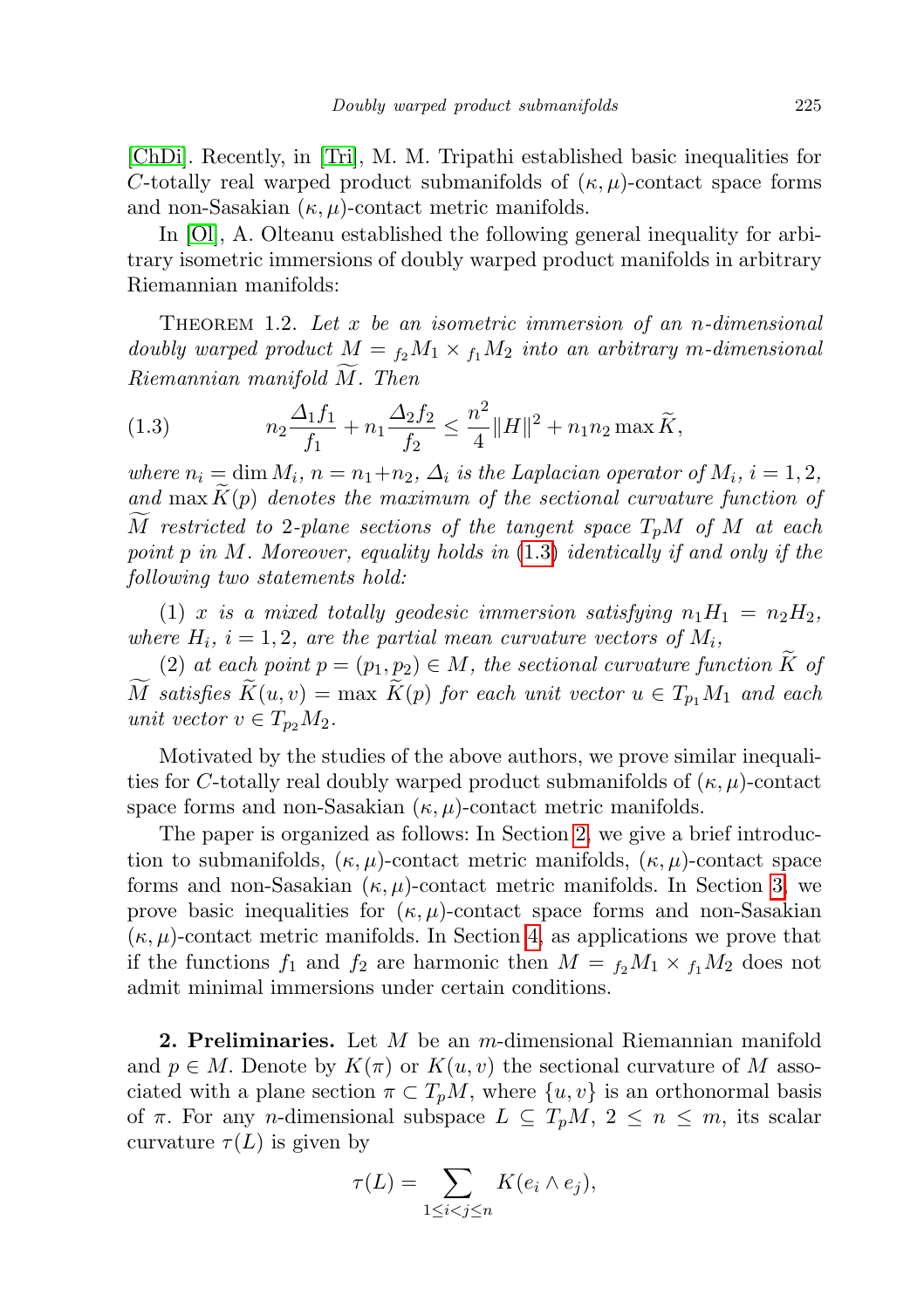where  $\{e_1, \ldots, e_n\}$  is any orthonormal basis of L [\[Ch-2000\]](#page-12-3). If  $L = T_pM$ , then  $\tau(L)$  is just the scalar curvature  $\tau(p)$  of M at p.

For an *n*-dimensional submanifold M in a Riemannian m-manifold  $\widetilde{M}$ , we denote by  $\nabla$  and  $\widetilde{\nabla}$  the Levi-Civita connections of M and  $\widetilde{M}$ , respectively. The Gauss and Weingarten formulas are

$$
\widetilde{\nabla}_X Y = \nabla_X Y + \sigma(X, Y)
$$
 and  $\widetilde{\nabla}_X N = -A_N X + \nabla_X^{\perp} Y$ ,

respectively, for vector fields  $X, Y$  tangent to  $M$ , and N normal to  $M$ , where  $\sigma$  denotes the second fundamental form,  $\nabla^{\perp}$  the normal connection and A the shape operator of  $M$  [\[Ch-1973\]](#page-12-4).

Denote by R and R the Riemannian curvature tensors of M and  $M$ , respectively. Then the equation of Gauss is given by

$$
R(X, Y, Z, W) = \widetilde{R}(X, Y, Z, W)
$$
  
+  $g(\sigma(Y, Z), \sigma(X, W)) - g(\sigma(X, Z), \sigma(Y, W)),$ 

for all vector fields  $X, Y, Z, W$  tangent to M [\[Ch-1973\]](#page-12-4).

For any orthonormal basis  $\{e_1, \ldots, e_n\}$  of  $T_pM$ , the mean curvature vector is given by

$$
H(p) = \frac{1}{n} \sum_{i=1}^{n} \sigma(e_i, e_i),
$$

where  $n = \dim M$ . The submanifold M is totally geodesic in  $\widetilde{M}$  if  $\sigma = 0$ , and *minimal* if  $H = 0$ .

We write

$$
\sigma_{ij}^r = g(\sigma(e_i, e_j), e_r), \quad i, j \in \{1, ..., n\}, r \in \{n+1, ..., m\},\
$$

for the coefficients of the second fundamental form  $\sigma$  with respect to  $e_1, \ldots, e_n$ ,  $e_{n+1}, \ldots, e_m$ , and set

$$
\|\sigma\|^2 = \sum_{i,j=1}^n g(\sigma(e_i, e_j), \sigma(e_i, e_j)).
$$

Let M be a local *n*-dimensional Riemannian manifold and  $\{e_1, \ldots, e_n\}$ be a local orthonormal frame on  $M$ . For a differentiable function  $f$  on  $M$ , the Laplacian  $\Delta f$  of f is given by

$$
\Delta f = \sum_{j=1}^{n} \{ (\nabla_{e_j} e_j) f - e_j e_j f \}.
$$

We will need the following Chen's Lemma:

LEMMA 2.1 ([\[Ch-1993\]](#page-12-5)). Let  $n \geq 2$  and  $a_1, \ldots, a_n, b$  be real numbers such that

$$
\left(\sum_{i=1}^{n} a_i\right)^2 = (n-1)\left(\sum_{i=1}^{n} a_i^2 + b\right).
$$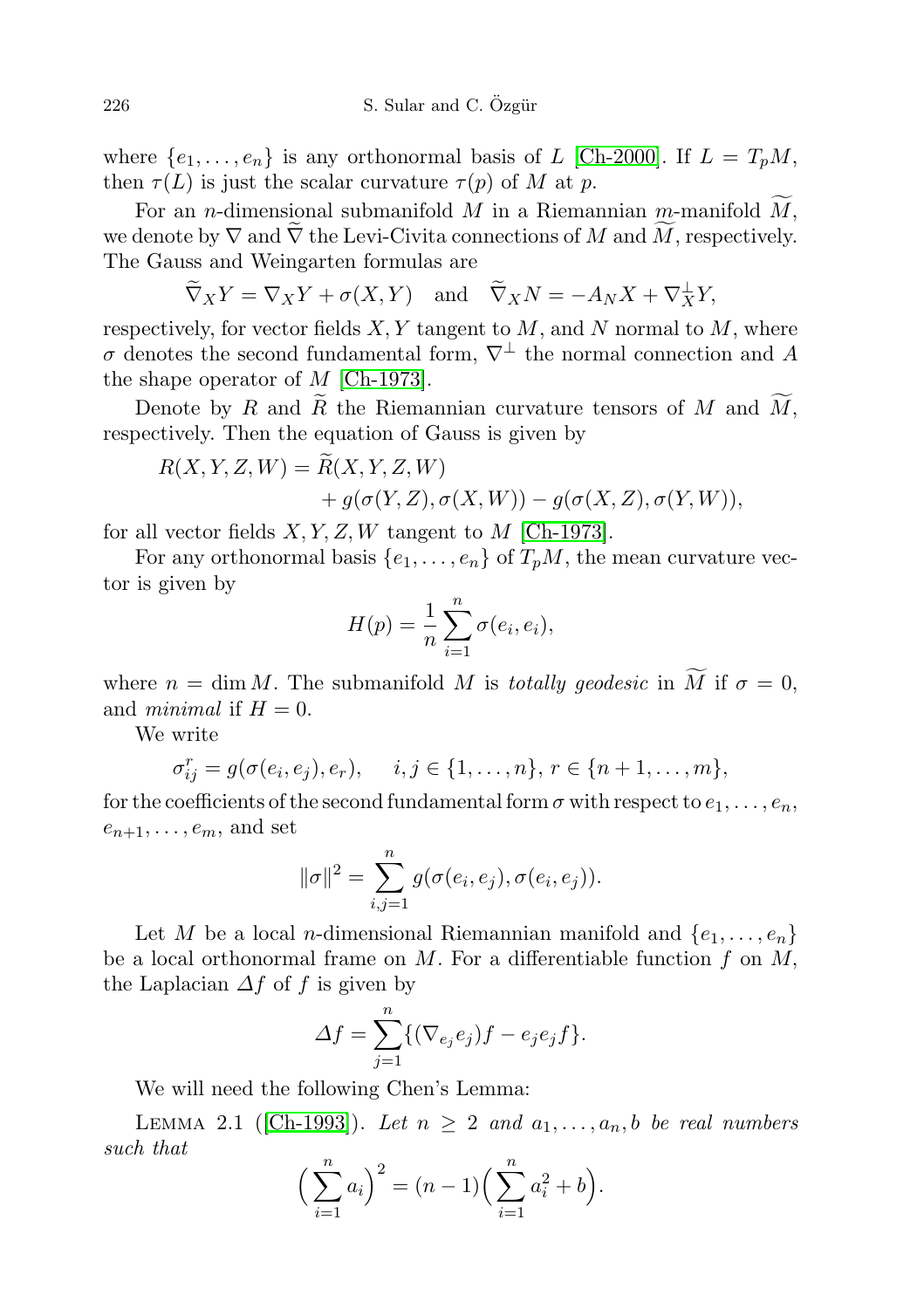Then  $2a_1a_2 \geq b$ , with equality holding if and only if

$$
a_1+a_2=a_3=\cdots=a_n.
$$

A  $(2m+1)$ -dimensional Riemannian manifold  $\widetilde{M}$  is said to be an *almost* contact metric manifold [\[Bl-2002\]](#page-12-6) if there exist on  $\widetilde{M}$  a (1, 1)-tensor field  $\varphi$ , a vector field  $\xi$ , a 1-form  $\eta$  and a Riemannian metric q satisfying

$$
\varphi^2 = -I + \eta \otimes \xi, \quad \eta(\xi) = 1, \quad \varphi \xi = 0, \quad \eta \circ \varphi = 0,
$$
  

$$
g(\varphi X, \varphi Y) = g(X, Y) - \eta(X)\eta(Y), \quad \eta(X) = g(X, \xi),
$$

for any vector fields  $X, Y$  on  $\widetilde{M}$ . An almost contact metric manifold is a contact metric manifold if

$$
g(X, \varphi Y) = d\eta(X, Y),
$$

for all  $X, Y$  on  $M$ .

A contact metric manifold is a Sasakian manifold if the Riemannian curvature tensor  $R$  of  $M$  satisfies

$$
\tilde{R}(X,Y)\xi = \eta(Y)X - \eta(X)Y,
$$

for all vector fields  $X, Y$  on  $\widetilde{M}$ .

In a contact metric manifold  $\widetilde{M}$ , a (1, 1)-tensor field h is given by

$$
h=\frac{1}{2}L_{\xi}\varphi,
$$

where  $L_{\xi}$  is the Lie derivative in the characteristic direction  $\xi$ . Moreover h is symmetric and satisfies

$$
h\xi = 0, \quad h\varphi + \varphi h = 0,
$$
  

$$
\widetilde{\nabla}\xi = -\varphi - \varphi h, \quad \text{trace}(h) = \text{trace}(\varphi h) = 0,
$$

where  $\tilde{\nabla}$  is the Levi-Civita connection.

The tangent sphere bundle of a flat Riemannian manifold admits a contact metric structure satisfying  $R(X, Y)\xi = 0$  [\[Bl-2002\]](#page-12-6). The  $(\kappa, \mu)$ -nullity condition on a contact metric manifold is considered as a generalization of both  $R(X, Y)\xi = 0$  and the Sasakian case. The  $(\kappa, \mu)$ -nullity distribution  $N(\kappa, \mu)$  [\[BKP\]](#page-12-7) of a contact metric manifold M is defined by

$$
N(\kappa, \mu) : p \mapsto N_p(\kappa, \mu) = \{ Z \in T_p M \mid R(X, Y)Z
$$
  
= 
$$
(\kappa I + \mu h)(g(Y, Z)X - g(X, Z)Y) \},
$$

for all  $X, Y \in TM$  where  $(\kappa, \mu) \in \mathbb{R}^2$  and I is the identity map. If  $\xi$  belongs to the  $(\kappa, \mu)$ -nullity distribution  $N(\kappa, \mu)$  then the contact metric manifold  $\widetilde{M}$  is called a  $(\kappa, \mu)$ -contact metric manifold. In particular the condition

$$
R(X,Y)\xi = \kappa(\eta(Y)X - \eta(X)Y) + \mu(\eta(Y)hX - \eta(X)hY)
$$

holds on a  $(\kappa, \mu)$ -contact metric manifold.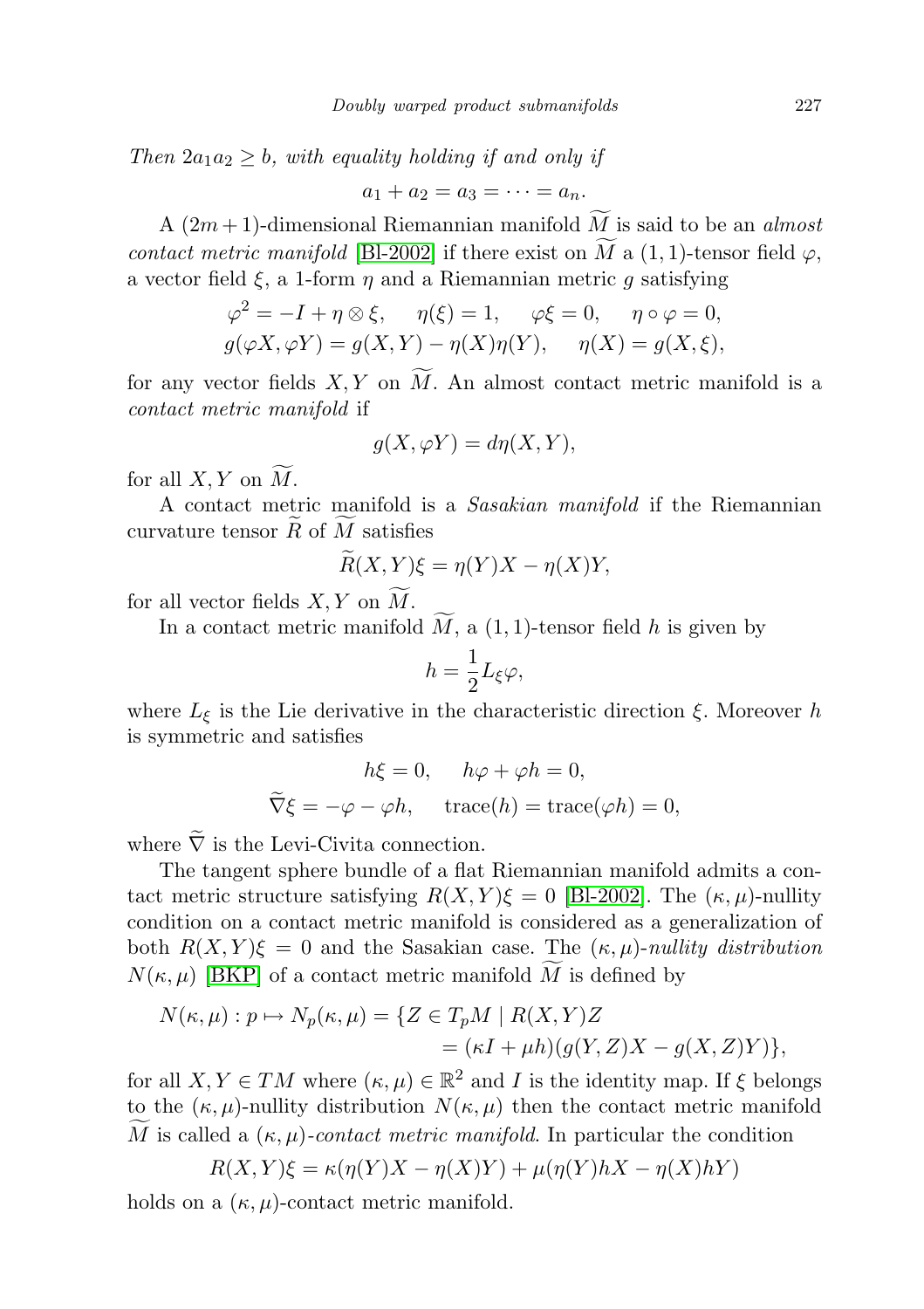On a  $(\kappa, \mu)$ -contact metric manifold we have

$$
h^2 = (\kappa - 1)\varphi^2 \quad \text{and} \quad \kappa \le 1.
$$

For a  $(\kappa, \mu)$ -contact metric manifold, the conditions to be a Sasakian manifold,  $\kappa = 1$ , and  $h = 0$  are all equivalent. When  $\kappa < 1$ , the non-zero eigenvalues of h are  $\lambda = \pm \sqrt{1 - \kappa}$  each with multiplicity m. The eigenspace relative to the eigenvalue 0 is span $\{\xi\}$ . Also, for  $\kappa \neq 1$ , the subbundle  $D = \text{ker}(\eta)$ can be decomposed into the eigenspace distributions  $D_+$  and  $D_-$  relative to the eigenvalues  $\lambda$  and  $-\lambda$ , respectively. These distributions are orthogonal to each other and have dimension  $m$  [\[Bl-2002\]](#page-12-6).

For a unit vector field X orthogonal to  $\xi$  in an almost contact metric manifold, the sectional curvature  $K(X, \varphi X)$  is called a  $\varphi$ -sectional curvature. On a  $(2m+1)$ -dimensional  $(m > 3)$ ,  $(\kappa, \mu)$ -contact metric manifold M, if the  $\varphi$ -sectional curvature at  $p \in \widetilde{M}$  is independent of the  $\varphi$ -section at p, then it is constant [\[Kou\]](#page-12-8). If the  $(\kappa, \mu)$ -contact metric manifold M has constant  $\varphi$ -sectional curvature c, then it is said to be a  $(\kappa, \mu)$ -contact space form and denoted by  $M(c)$ . The Riemannian curvature tensor of a  $(\kappa, \mu)$ -contact space form  $\widetilde{M}(c)$  is given by

<span id="page-5-0"></span>
$$
(2.1) \quad \widetilde{R}(X, Y, Z, W) = \frac{c+3}{4} \{g(Y, Z)g(X, W) - g(X, Z)g(Y, W)\} + \frac{c-1}{4} \{2g(X, \varphi Y)g(\varphi Z, W) + g(X, \varphi Z)g(\varphi Y, W) - g(Y, \varphi Z)g(\varphi X, W)\} + \frac{c+3-4\kappa}{4} \{\eta(X)\eta(Z)g(Y, W) - \eta(Y)\eta(Z)g(X, W) + g(X, Z)\eta(Y)\eta(W) - g(Y, Z)\eta(X)\eta(W)\} + \frac{1}{2} \{g(hY, Z)g(hX, W) - g(hX, Z)g(hY, W) + g(\varphi hX, Z)g(\varphi hY, W) - g(\varphi hY, Z)g(\varphi hX, W)\} + g(\varphi Y, \varphi Z)g(hX, W) - g(\varphi X, \varphi Z)g(hY, W) + g(hX, Z)g(\varphi^2 Y, W) - g(hY, Z)g(\varphi^2 X, W) + \mu\{\eta(Y)\eta(Z)g(hX, W) - \eta(X)\eta(Z)g(hY, W) + g(hY, Z)\eta(X)\eta(W) - g(hX, Z)\eta(Y)\eta(W)\},
$$

for all vector fields X, Y, Z, W on  $\widetilde{M}(c)$  [\[Kou\]](#page-12-8). If  $\kappa = 1$  then a  $(\kappa, \mu)$ -contact space form  $\widetilde{M}(c)$  becomes a Sasakian space form and the equation [\(2.1\)](#page-5-0) reduces to

$$
\widetilde{R}(X,Y,Z,W) = \frac{c+3}{4} \{g(Y,Z)g(X,W) - g(X,Z)g(Y,W)\} + \frac{c-1}{4} \{2g(X,\varphi Y)g(\varphi Z,W)
$$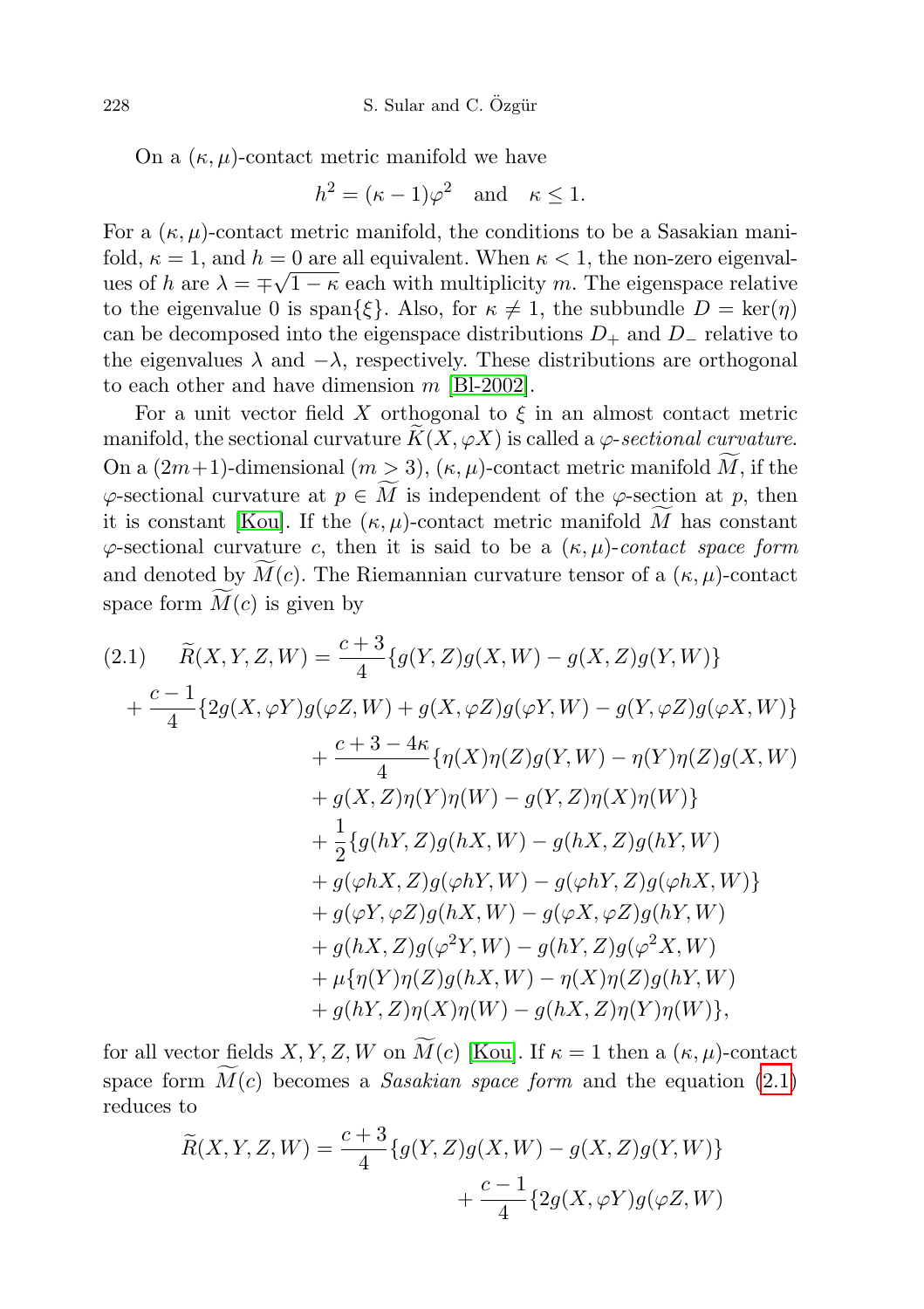+ 
$$
g(X, \varphi Z)g(\varphi Y, W) - g(Y, \varphi Z)g(\varphi X, W)
$$
  
+  $\eta(X)\eta(Z)g(Y, W) - \eta(Y)\eta(Z)g(X, W)$   
+  $g(X, Z)\eta(Y)\eta(W) - g(Y, Z)\eta(X)\eta(W)$ .

The Riemannian curvature tensor  $\widetilde{R}$  of a non-Sasakian  $(\kappa, \mu)$ -contact metric manifold  $M$  is given by

<span id="page-6-1"></span>
$$
(2.2) \quad \tilde{R}(X,Y,Z,W) = \left(1 - \frac{\mu}{2}\right) \{g(Y,Z)g(X,W) - g(X,Z)g(Y,W)\}
$$

$$
- \frac{\mu}{2} \{2g(X,\varphi Y)g(\varphi Z,W) + g(X,\varphi Z)g(\varphi Y,W) - g(Y,\varphi Z)g(\varphi X,W)\}
$$

$$
+ g(Y,Z)g(hX,W) - g(X,Z)g(hY,W)
$$

$$
- g(Y,W)g(hX,Z) + g(X,W)g(hY,Z)
$$

$$
+ \frac{1 - \mu/2}{1 - \kappa} \{g(hY,Z)g(hX,W) - g(hX,Z)g(hY,W)\}
$$

$$
+ \frac{\kappa - \mu/2}{1 - \kappa} \{g(\varphi hY,Z)g(\varphi hX,W) - g(\varphi hX,Z)g(\varphi hY,W)\}
$$

$$
+ \eta(X)\eta(W) \{(\kappa - 1 + \mu/2)g(Y,Z) - (\mu - 1)g(hY,Z)\}
$$

$$
- \eta(X)\eta(Z) \{(\kappa - 1 + \mu/2)g(X,W) - (\mu - 1)g(hX,W)\}
$$

$$
+ \eta(Y)\eta(Z) \{(\kappa - 1 + \mu/2)g(X,W) - (\mu - 1)g(hX,W)\}
$$

$$
- \eta(Y)\eta(W) \{(\kappa - 1 + \mu/2)g(X,Z) - (\mu - 1)g(hX,Z)\},
$$

for all vector fields  $X, Y, Z, W$  on  $\widetilde{M}$  ([\[Bo-1999\]](#page-12-9), [\[Bo-2000\]](#page-12-10)). A 3-dimensional non-Sasakian  $(\kappa, \mu)$ -contact metric manifold has constant  $\varphi$ -sectional curvature, but this is not true for higher dimensions. A non-Sasakian  $(\kappa, \mu)$ contact metric manifold has constant  $\varphi$ -sectional curvature c if and only if  $\mu = \kappa + 1$  [\[Kou\]](#page-12-8).

<span id="page-6-0"></span>**3. Main results.** A submanifold M normal to  $\xi$  in a contact metric manifold M is said to be a C-totally real submanifold [\[YK\]](#page-13-6). It follows that  $\varphi$  maps any tangent space of M into the normal space, that is,  $\varphi(T_pM) \subset$  $T_p^{\perp}M$  for any  $p \in M$ .

For a C-totally real submanifold in a contact metric manifold, it is easy to see that

$$
g(A_{\xi}X,Y) = -g(\widetilde{\nabla}_X\xi,Y) = g(\varphi X + \varphi hX,Y),
$$

which means that  $A_{\xi} = (\varphi h)^T$ , the tangent component of  $\varphi h$ .

In this section, we consider inequalities for C-totally real doubly warped product submanifolds of  $(\kappa, \mu)$ -contact space forms and non-Sasakian  $(\kappa, \mu)$ contact metric manifolds.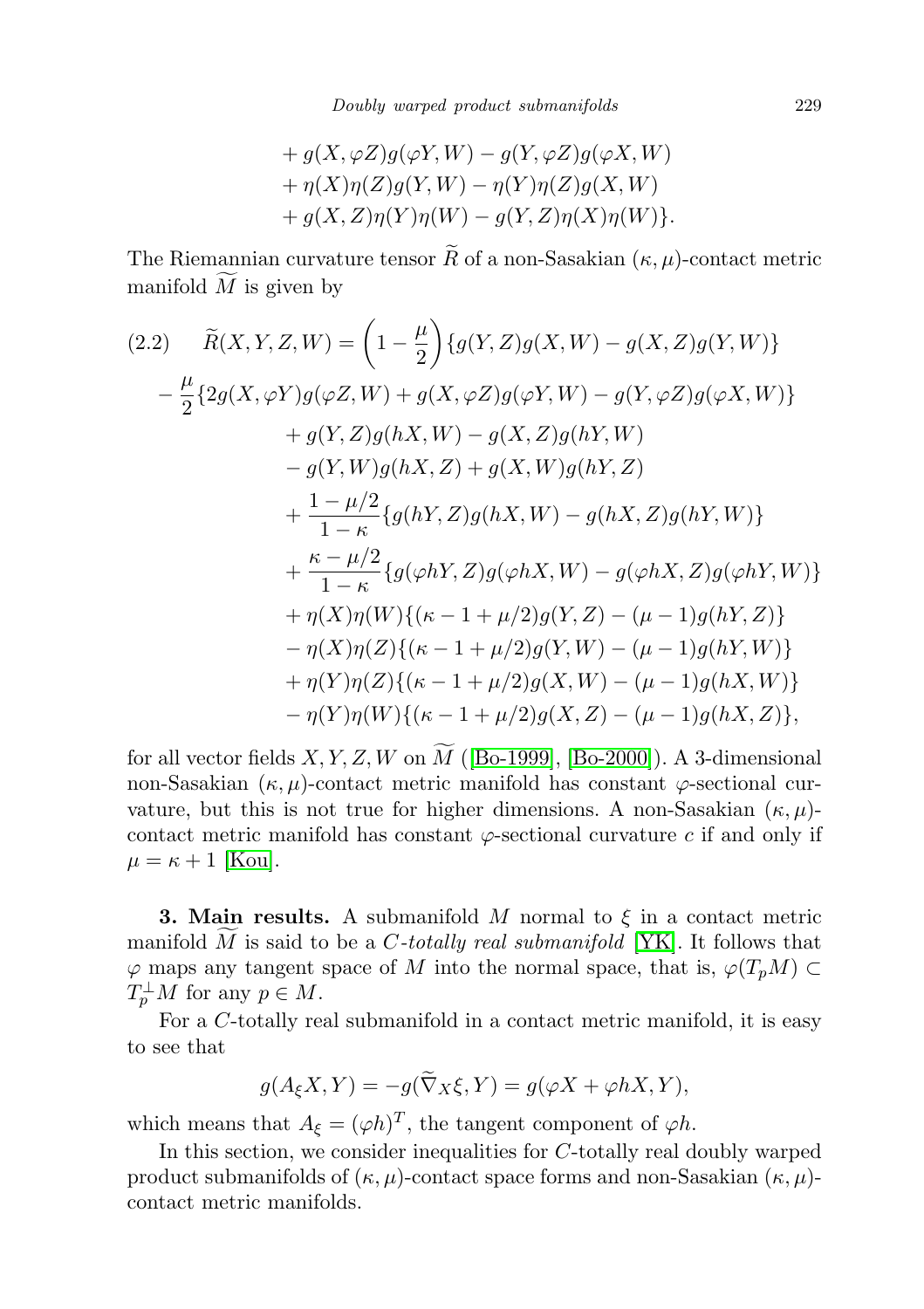Now, we begin with the following theorem:

<span id="page-7-3"></span>THEOREM 3.1. Let  $M = f_2 M_1 \times f_1 M_2$  be an n-dimensional C-totally real doubly warped product submanifold of a  $(2m+1)$ -dimensional  $(\kappa, \mu)$ -contact space form  $M(c)$ . Then

<span id="page-7-0"></span>
$$
(3.1) \t n_2 \frac{\Delta_1 f_1}{f_1} + n_1 \frac{\Delta_2 f_2}{f_2}
$$
  
\n
$$
\leq \frac{n^2}{4} ||H||^2 + \frac{n_1 n_2}{4} (c+3) + n_2 \operatorname{trace}(h_{|M_1}^T) + n_1 \operatorname{trace}(h_{|M_2}^T)
$$
  
\n
$$
+ \frac{1}{4} \{ (\operatorname{trace}(h^T))^2 - (\operatorname{trace}(h_{|M_1}^T))^2 - (\operatorname{trace}(h_{|M_2}^T))^2
$$
  
\n
$$
- (\operatorname{trace}(A_{\xi}))^2 + (\operatorname{trace}(A_{\xi|M_1}))^2 + (\operatorname{trace}(A_{\xi|M_2}))^2
$$
  
\n
$$
- ||h^T||^2 + ||h_{|M_1}^T||^2 + ||h_{|M_2}^T||^2
$$
  
\n
$$
+ ||A_{\xi}||^2 - ||A_{\xi|M_1}||^2 - ||A_{\xi|M_2}||^2 \},
$$

where  $n_i = \dim M_i$ ,  $n = n_1 + n_2$  and  $\Delta_i$  is the Laplacian of  $M_i$ ,  $i = 1, 2$ . Equality holds in  $(3.1)$  $(3.1)$  identically if and only if M is mixed totally geodesic and  $n_1H_1 = n_2H_2$ , where  $H_i$ ,  $i = 1, 2$ , are the partial mean curvature vectors.

*Proof.* We choose a local orthonormal frame  $\{e_1, \ldots, e_{n_1}, e_{n_1+1}, \ldots, e_n\}$ such that  $e_1, \ldots, e_{n_1}$  are tangent to  $M_1, e_{n_1+1}, \ldots, e_n$  are tangent to  $M_2$  and  $e_{n+1}$  is parallel to the mean curvature vector H.

From the equation of Gauss, we have

<span id="page-7-1"></span>
$$
2\tau(p) = n^2 ||H||^2(p) - ||\sigma||^2(p) + 2\tilde{\tau}(T_p M), \quad p \in M,
$$

where  $\|\sigma\|^2$  is the squared norm of the second fundamental form  $\sigma$  of M in M and  $\tilde{\tau}(T_pM)$  is the scalar curvature of the subspace  $T_pM$  in M.

We set

(3.2) 
$$
\delta = 2\tau - \frac{n^2}{2} ||H||^2 - 2\widetilde{\tau}(T_p M).
$$

The equation [\(3.2\)](#page-7-1) can be written as follows:

(3.3) 
$$
n^2||H||^2 = 2(\delta + ||\sigma||^2).
$$

For the chosen local orthonormal frame, the relation [\(3.3\)](#page-7-2) takes the form

<span id="page-7-2"></span>
$$
\left(\sum_{i=1}^n \sigma_{ii}^{n+1}\right)^2 = 2\Big[\delta + \sum_{i=1}^n (\sigma_{ii}^{n+1})^2 + \sum_{i \neq j} (\sigma_{ij}^{n+1})^2 + \sum_{r=n+2}^{2m+1} \sum_{i,j=1}^n (\sigma_{ij}^r)^2\Big].
$$

If we put  $a_1 = \sigma_{11}^{n+1}$ ,  $a_2 = \sum_{i=2}^{n_1} \sigma_{11}^{n+1}$  and  $a_3 = \sum_{t=n_1+1}^{n} \sigma_{tt}^{n+1}$ , then the above equation reduces to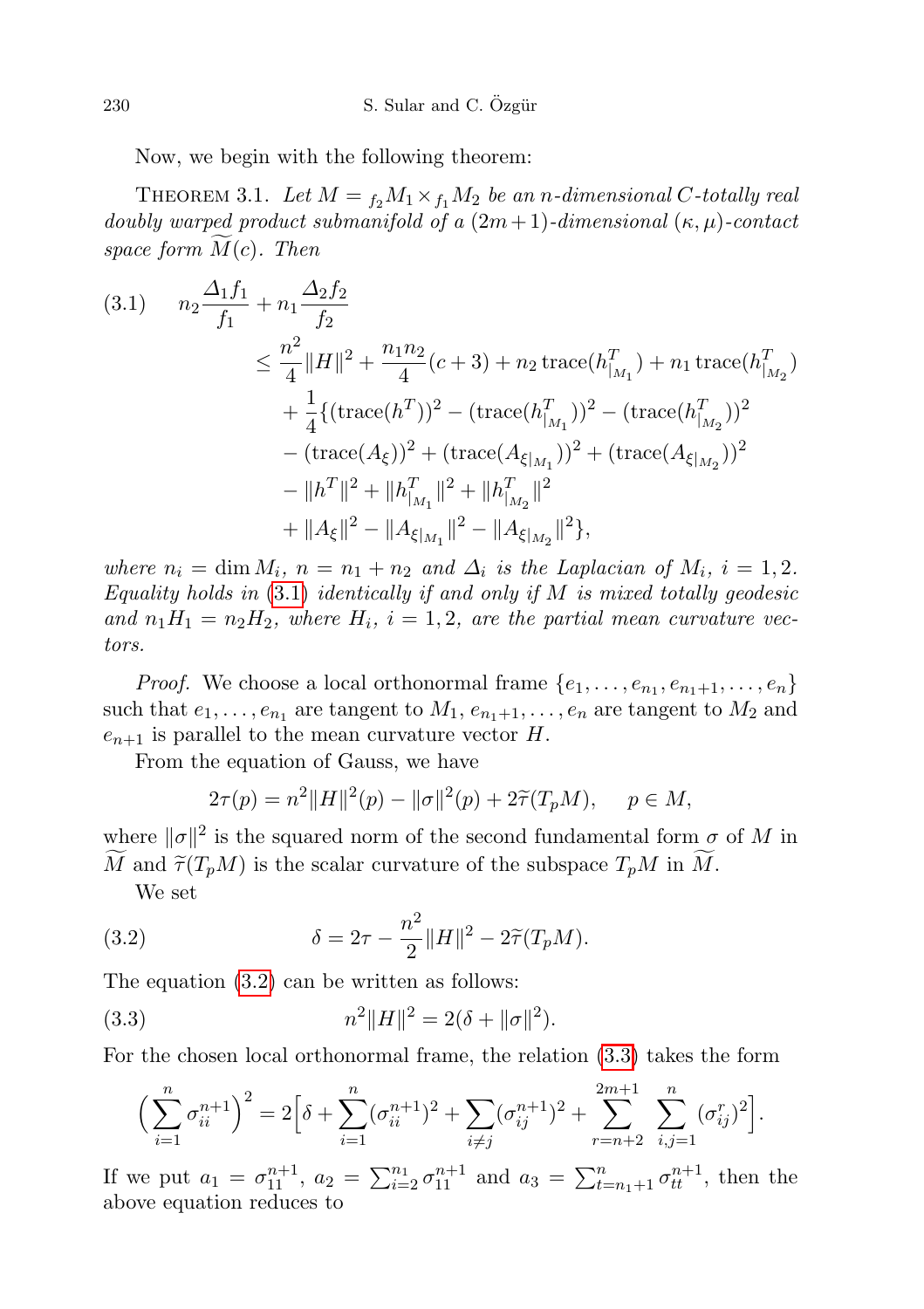$$
\left(\sum_{i=1}^{3} a_i\right)^2 = 2\left[\delta + \sum_{i=1}^{3} a_i^2 + \sum_{1 \le i \ne j \le n} (\sigma_{ij}^{n+1})^2 + \sum_{r=n+2}^{2m+1} \sum_{i,j=1}^n (\sigma_{ij}^r)^2 - \sum_{2 \le j \ne k \le n_1} \sigma_{jj}^{n+1} \sigma_{kk}^{n+1} - \sum_{n_1+1 \le s \ne t \le n} \sigma_{ss}^{n+1} \sigma_{tt}^{n+1}\right].
$$

Hence,  $a_1$ ,  $a_2$  and  $a_3$  satisfy the assumption of Chen's Lemma (for  $n = 3$ ), which implies that

$$
\left(\sum_{i=1}^{3} a_i\right)^2 = 2\left(b + \sum_{i=1}^{3} a_i^2\right)
$$

with

$$
b = \delta + \sum_{i=1}^{3} a_i^2 + \sum_{1 \le i \ne j \le n} (\sigma_{ij}^{n+1})^2 + \sum_{r=n+2}^{2m+1} \sum_{i,j=1}^n (\sigma_{ij}^r)^2 - \sum_{2 \le j \ne k \le n} \sigma_{jj}^{n+1} \sigma_{kk}^{n+1} - \sum_{n_1+1 \le s \ne t \le n} \sigma_{ss}^{n+1} \sigma_{tt}^{n+1}.
$$

Then we get  $2a_1a_2 \geq b$ , with equality holding  $a_1 + a_2 = a_3$ . Equivalently

<span id="page-8-0"></span>
$$
(3.4) \qquad \sum_{1 \le j < k \le n_1} \sigma_{jj}^{n+1} \sigma_{kk}^{n+1} + \sum_{n_1+1 \le s < t \le n} \sigma_{ss}^{n+1} \sigma_{tt}^{n+1}
$$
\n
$$
\ge \frac{\delta}{2} + \sum_{1 \le \alpha < \beta \le n} (\sigma_{\alpha\beta}^{n+1})^2 + \frac{1}{2} \sum_{r=n+2}^{2m+1} \sum_{\alpha,\beta=1}^n (\sigma_{\alpha\beta}^r)^2.
$$

Equality holds if and only if

$$
\sum_{i=1}^{n_1} \sigma_{ii}^{n+1} = \sum_{t=n_1+1}^{n} \sigma_{tt}^{n+1}.
$$

By making use of the Gauss equation again, we have

<span id="page-8-1"></span>
$$
(3.5) \t n_2 \frac{\Delta_1 f_1}{f_1} + n_1 \frac{\Delta_2 f_2}{f_2}
$$
  
=  $\tau - \sum_{1 \le j < k \le n_1} K(e_j \wedge e_k) - \sum_{n_1 + 1 \le s < t \le n} K(e_s \wedge e_t)$   
=  $\tau - \tilde{\tau}(D_1) - \sum_{r=n+1}^{2m+1} \sum_{1 \le j < k \le n_1} (\sigma_{jj}^r \sigma_{kk}^r - (\sigma_{jk}^r)^2)$   
 $-\tilde{\tau}(D_2) - \sum_{r=n+1}^{2m+1} \sum_{n_1 + 1 \le s < t \le n} (\sigma_{ss}^r \sigma_{tt}^r - (\sigma_{st}^r)^2).$ 

In view of the equations  $(1.1)$ ,  $(3.4)$  and  $(3.5)$  we obtain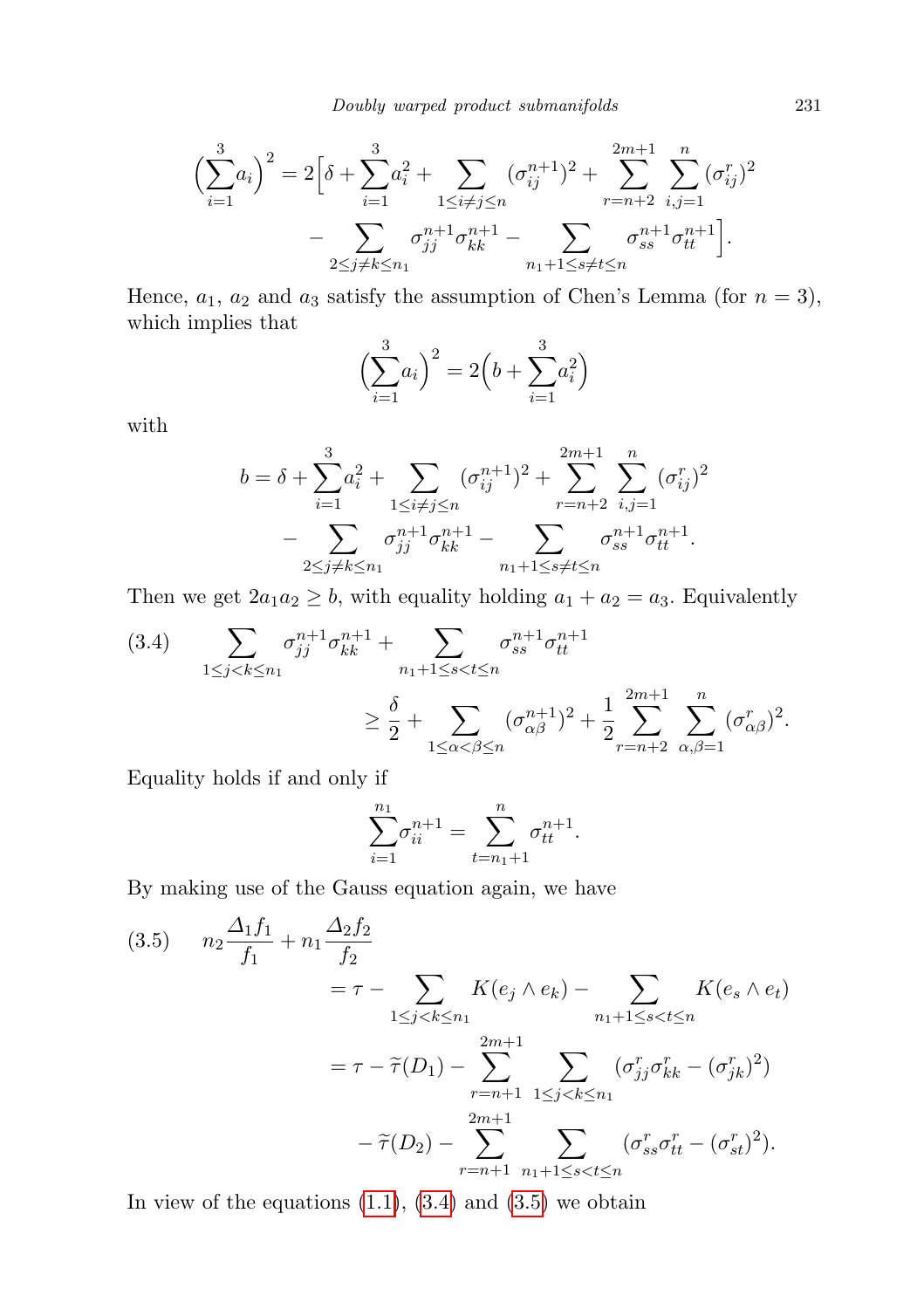<span id="page-9-0"></span>
$$
(3.6) \t n_2 \frac{\Delta_1 f_1}{f_1} + n_1 \frac{\Delta_2 f_2}{f_2}
$$
  
\n
$$
\leq \tau - \tilde{\tau}(TM) + \sum_{1 \leq s \leq n_1} \sum_{n_1+1 \leq t \leq n} \tilde{K}(e_s \wedge e_t)
$$
  
\n
$$
- \frac{\delta}{2} - \sum_{1 \leq j < t \leq n} (\sigma_{jt}^{n+1})^2 - \frac{1}{2} \sum_{r=n+2}^{2m+1} \sum_{\alpha,\beta=1}^n (\sigma_{\alpha\beta}^r)^2
$$
  
\n
$$
+ \sum_{r=n+2}^{2m+1} \sum_{1 \leq j < k \leq n_1} ((\sigma_{jk}^r)^2 - \sigma_{jj}^r \sigma_{kk}^r) + \sum_{r=n+2}^{2m+1} \sum_{n_1+1 \leq s < t \leq n} ((\sigma_{st}^r)^2 - \sigma_{ss}^r \sigma_{tt}^r)
$$
  
\n
$$
= \tau - \tilde{\tau}(TM) + \sum_{1 \leq s \leq n_1} \sum_{n_1+1 \leq t \leq n} \tilde{K}(e_s \Lambda e_t) - \frac{\delta}{2} - \sum_{r=n+1}^{2m+1} \sum_{j=1}^n \sum_{t=n_1+1}^n (\sigma_{jt}^r)^2
$$
  
\n
$$
- \frac{1}{2} \sum_{r=n+2}^{2m+1} \left(\sum_{j=1}^{n_1} \sigma_{jj}^r\right)^2 - \frac{1}{2} \sum_{r=n+2}^{2m+1} \left(\sum_{t=n_1+1}^n \sigma_{tt}^r\right)^2.
$$

Applying  $(3.2)$  in  $(3.6)$  we get

<span id="page-9-1"></span>
$$
(3.7) \t n_2 \frac{\Delta_1 f_1}{f_1} + n_1 \frac{\Delta_2 f_2}{f_2}
$$
  
\n
$$
\leq \frac{n^2}{4} ||H||^2 - \tilde{\tau}(TM) + \sum_{1 \leq s \leq n_1} \sum_{n_1+1 \leq t \leq n} \tilde{K}(e_s \wedge e_t)
$$
  
\n
$$
- \sum_{r=n+1}^{2m+1} \sum_{j=1}^{n_1} \sum_{t=n_1+1}^n (\sigma_{jt}^r)^2 - \frac{1}{2} \sum_{r=n+2}^{2m+1} \left(\sum_{j=1}^{n_1} \sigma_{jj}^r\right)^2 - \frac{1}{2} \sum_{r=n+2}^{2m+1} \left(\sum_{t=n_1+1}^n \sigma_{tt}^r\right)^2.
$$

On the other hand, from [\(2.1\)](#page-5-0) we can write the sectional curvature of  $\widetilde{M}(c)$ as follows:

(3.8) 
$$
\widetilde{K}(e_i \wedge e_j) = \frac{c+3}{4} + g(h^T e_i, e_i) + g(h^T e_j, e_j) + \frac{1}{2} \{ g(h^T e_i, e_i) g(h^T e_j, e_j) - g(h^T e_i, e_j)^2 - g(A_{\xi} e_i, e_i) g(A_{\xi} e_j, e_j) + g(A_{\xi} e_i, e_j)^2 \}
$$

(see equation  $(4.3)$  in [\[Tri\]](#page-13-4)). Then, using  $(3.8)$  in  $(3.7)$ , we obtain the inequality  $(3.1)$ .

Taking  $h = 0$  in [\(3.1\)](#page-7-0), we obtain the following corollary:

COROLLARY 3.2 ([\[Ol\]](#page-13-5)). Let  $M = f_2M_1 \times f_1M_2$  be an n-dimensional C-totally real doubly warped product submanifold of a Sasakian space form  $\widetilde{M}(c)$ . Then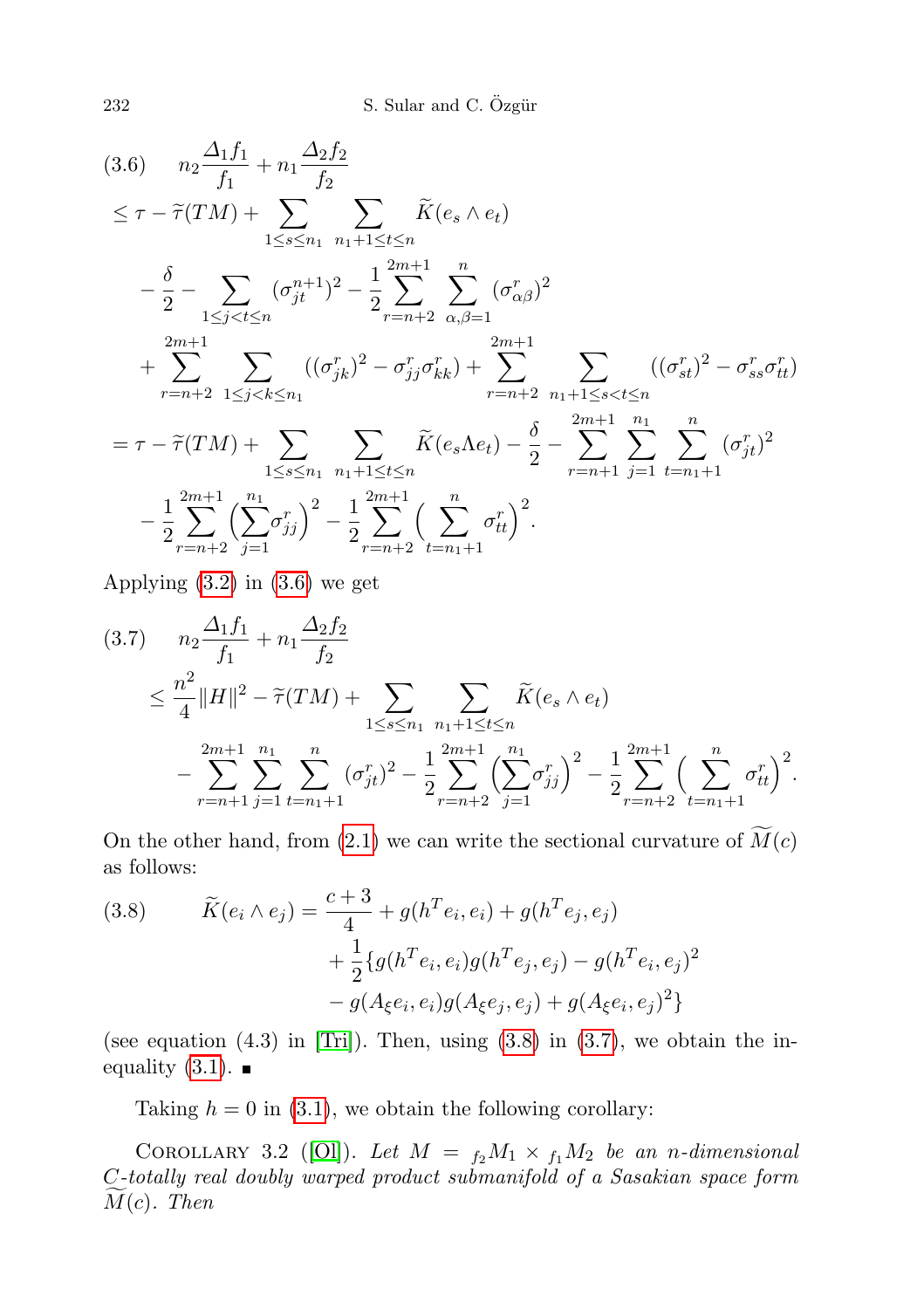<span id="page-10-0"></span>(3.9) 
$$
n_2 \frac{\Delta_1 f_1}{f_1} + n_1 \frac{\Delta_2 f_2}{f_2} \le \frac{n^2}{4} ||H||^2 + \frac{n_1 n_2}{4} (c+3),
$$

where  $n_i = \dim M_i$ ,  $n = n_1 + n_2$  and  $\Delta_i$  is the Laplacian of  $M_i$ ,  $i = 1, 2$ . Equality holds in  $(3.9)$  $(3.9)$  identically if and only if M is mixed totally geodesic and  $n_1H_1 = n_2H_2$ , where  $H_i$ ,  $i = 1, 2$ , are the partial mean curvature vectors.

Similarly, we establish a sharp inequality for C-totally real doubly warped product submanifolds of non-Sasakian  $(\kappa, \mu)$ -contact metric manifolds in the following theorem:

THEOREM 3.3. Let  $M = f_2 M_1 \times f_1 M_2$  be an n-dimensional C-totally real doubly warped product submanifold of a  $(2m+1)$ -dimensional non-Sasakian  $(\kappa, \mu)$ -contact metric manifold M. Then

<span id="page-10-1"></span>
$$
(3.10) \t n_2 \frac{\Delta_1 f_1}{f_1} + n_1 \frac{\Delta_2 f_2}{f_2}
$$
  
\n
$$
\leq \frac{n^2}{4} ||H||^2 + \frac{n_1 n_2}{4} \left( 1 - \frac{\mu}{2} \right)
$$
  
\n
$$
+ n_2 \operatorname{trace}(h_{|M_1}^T) + n_1 \operatorname{trace}(h_{|M_2}^T)
$$
  
\n
$$
+ \frac{1}{2} \frac{1 - \mu/2}{1 - \kappa} \{ (\operatorname{trace}(h^T))^2 - (\operatorname{trace}(h_{|M_1}^T))^2 - (\operatorname{trace}(h_{|M_2}^T))^2 \}
$$
  
\n
$$
- \frac{1}{2} \frac{\kappa - \mu/2}{1 - \kappa} \{ (\operatorname{trace}(A_{\xi}))^2 - (\operatorname{trace}(A_{\xi|M_1}))^2 - (\operatorname{trace}(A_{\xi|M_2}))^2 \}
$$
  
\n
$$
- \frac{1}{2} \frac{1 - \mu/2}{1 - \kappa} \{ ||h^T||^2 - ||h_{|M_1}^T||^2 - ||h_{|M_2}^T||^2 \}
$$
  
\n
$$
+ \frac{1}{2} \frac{\kappa - \mu/2}{1 - \kappa} \{ ||A_{\xi}||^2 - ||A_{\xi|M_1}||^2 - ||A_{\xi|M_2}||^2 \},
$$

where  $n_i = \dim M_i$ ,  $n = n_1 + n_2$  and  $\Delta_i$  is the Laplacian of  $M_i$ ,  $i = 1, 2$ . Equality holds in (3.[10\)](#page-10-1) identically if and only if  $M = f_2M_1 \times f_1M_2$  is mixed totally geodesic and  $n_1H_1 = n_2H_2$ , where  $H_i$ ,  $i = 1, 2$ , are the partial mean curvature vectors.

*Proof.* We choose a local orthonormal frame  $\{e_1, \ldots, e_{n_1}, e_{n_1+1}, \ldots, e_n\}$ such that  $e_1, \ldots, e_{n_1}$  are tangent to  $M_1, e_{n_1+1}, \ldots, e_n$  are tangent to  $M_2$  and  $e_{n+1}$  is parallel to the mean curvature vector H. Then from equation [\(2.2\)](#page-6-1) we have

$$
(3.11) \quad \widetilde{K}(e_i \wedge e_j) = (1 - \mu/2) + g(h^T e_i, e_i) + g(h^T e_j, e_j)
$$

$$
+ \frac{1 - \mu/2}{1 - \kappa} \{g(h^T e_i, e_i)g(h^T e_j, e_j) - g(h^T e_i, e_j)^2\}
$$

$$
+ \frac{\kappa - \mu/2}{1 - \kappa} \{g(A_{\xi} e_i, e_i)g(A_{\xi} e_j, e_j) - g(A_{\xi} e_i, e_j)^2\}
$$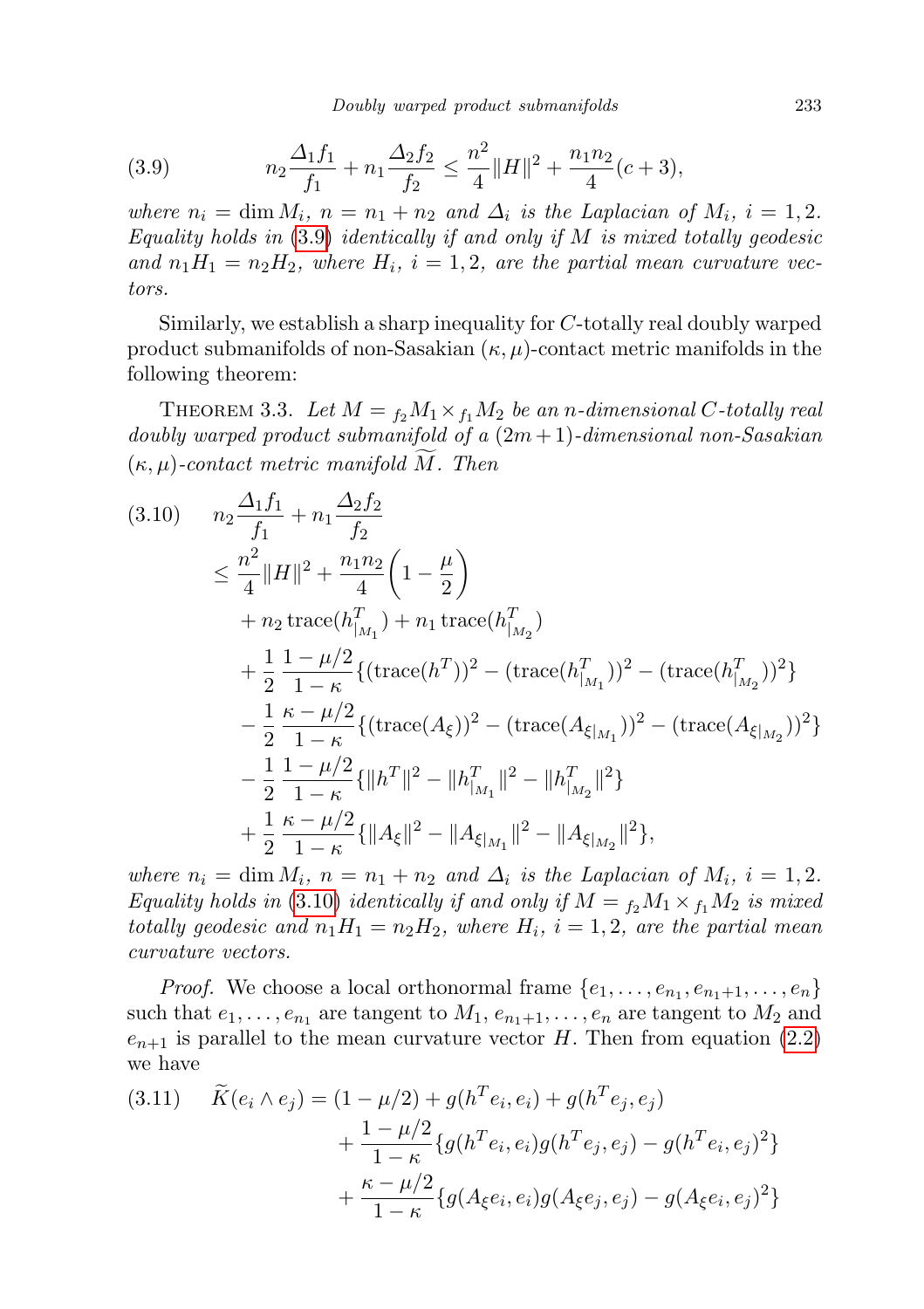(see equation (4.9) in [\[Tri\]](#page-13-4)). Similar to the proof of Theorem [3.1](#page-7-3) we obtain  $(3.7)$ . Then making use of  $(3.11)$  in  $(3.7)$  we obtain  $(3.10)$ .

<span id="page-11-0"></span>4. Applications. As applications, we derive certain obstructions to the existence of minimal C-totally real doubly warped product submanifolds in  $(\kappa, \mu)$ -contact space forms, in non-Sasakian  $(\kappa, \mu)$ -contact metric manifolds and in Sasakian space forms.

<span id="page-11-1"></span>COROLLARY 4.1. Let  $M = f_2 M_1 \times f_1 M_2$  be a C-totally real doubly warped product manifold. If the warping functions  $f_1$  and  $f_2$  are harmonic, then M admits no minimal immersion into a  $(\kappa, \mu)$ -contact space form  $M(c)$  with

$$
\begin{aligned} (4.1) \quad & 0 > \frac{n_1 n_2}{4} (c+3) + n_2 \operatorname{trace}(h_{|_{M_1}}^T) + n_1 \operatorname{trace}(h_{|_{M_2}}^T) \\ & + \frac{1}{4} \{ (\operatorname{trace}(h^T))^2 - (\operatorname{trace}(h_{|_{M_1}}^T))^2 - (\operatorname{trace}(h_{|_{M_2}}^T))^2 \\ &- (\operatorname{trace}(A_{\xi}))^2 + \operatorname{trace}((A_{\xi|_{M_1}}))^2 + \operatorname{trace}((A_{\xi|_{M_2}}))^2 \\ &- \|h^T\|^2 + \|h_{|_{M_1}}^T\|^2 + \|h_{|_{M_2}}^T\|^2 + \|A_{\xi}\|^2 - \|A_{\xi|_{M_1}}\|^2 - \|A_{\xi|_{M_2}}\|^2 \}. \end{aligned}
$$

*Proof.* Suppose that  $f_1$  and  $f_2$  are harmonic, and M admits a minimal C-totally real immersion into a  $(\kappa, \mu)$ -contact space form  $M(c)$ . Then the inequality [\(3.1\)](#page-7-0) turns into

$$
0 \leq \frac{n_1 n_2}{4} (c+3) + n_2 \operatorname{trace}(h_{|_{M_1}}^T) + n_1 \operatorname{trace}(h_{|_{M_2}}^T)
$$
  
+ 
$$
\frac{1}{4} \{ (\operatorname{trace}(h^T))^2 - (\operatorname{trace}(h_{|_{M_1}}^T))^2 - (\operatorname{trace}(h_{|_{M_2}}^T))^2
$$

$$
- (\operatorname{trace}(A_{\xi}))^2 + (\operatorname{trace}(A_{\xi|_{M_1}}))^2 + (\operatorname{trace}(A_{\xi|_{M_2}}))^2
$$

$$
- \|h^T\|^2 + \|h_{|_{M_1}}^T\|^2 + \|h_{|_{M_2}}^T\|^2
$$

$$
+ \|A_{\xi}\|^2 - \|A_{\xi|_{M_1}}\|^2 - \|A_{\xi|_{M_2}}\|^2 \}.
$$

Thus we obtain the inequality  $(4.1)$ .

Similar to Corollary [4.1,](#page-11-1) we can give the following corollary:

COROLLARY 4.2. Let  $M = f_2 M_1 \times f_1 M_2$  be a C-totally real doubly warped product manifold. If the warping functions  $f_1$  and  $f_2$  are harmonic, then  $f_2M_1 \times f_1M_2$  admits no minimal immersion into a  $(\kappa, \mu)$ -contact metric  $manifold M with$ 

$$
0 < \frac{n_1 n_2}{4} \left( 1 - \frac{\mu}{2} \right) + n_2 \operatorname{trace}(h_{|_{M_1}}^T) + n_1 \operatorname{trace}(h_{|_{M_2}}^T) + \frac{1}{2} \frac{1 - \mu/2}{1 - \kappa} \{ (\operatorname{trace}(h_{1})^T)^2 - (\operatorname{trace}(h_{|_{M_1}}^T))^2 - (\operatorname{trace}(h_{|_{M_2}}^T))^2 \} - \frac{1}{2} \frac{\kappa - \mu/2}{1 - \kappa} \{ (\operatorname{trace}(A_{\xi}))^2 - (\operatorname{trace}(A_{\xi|_{M_1}}))^2 - (\operatorname{trace}(A_{\xi|_{M_2}}))^2 \}
$$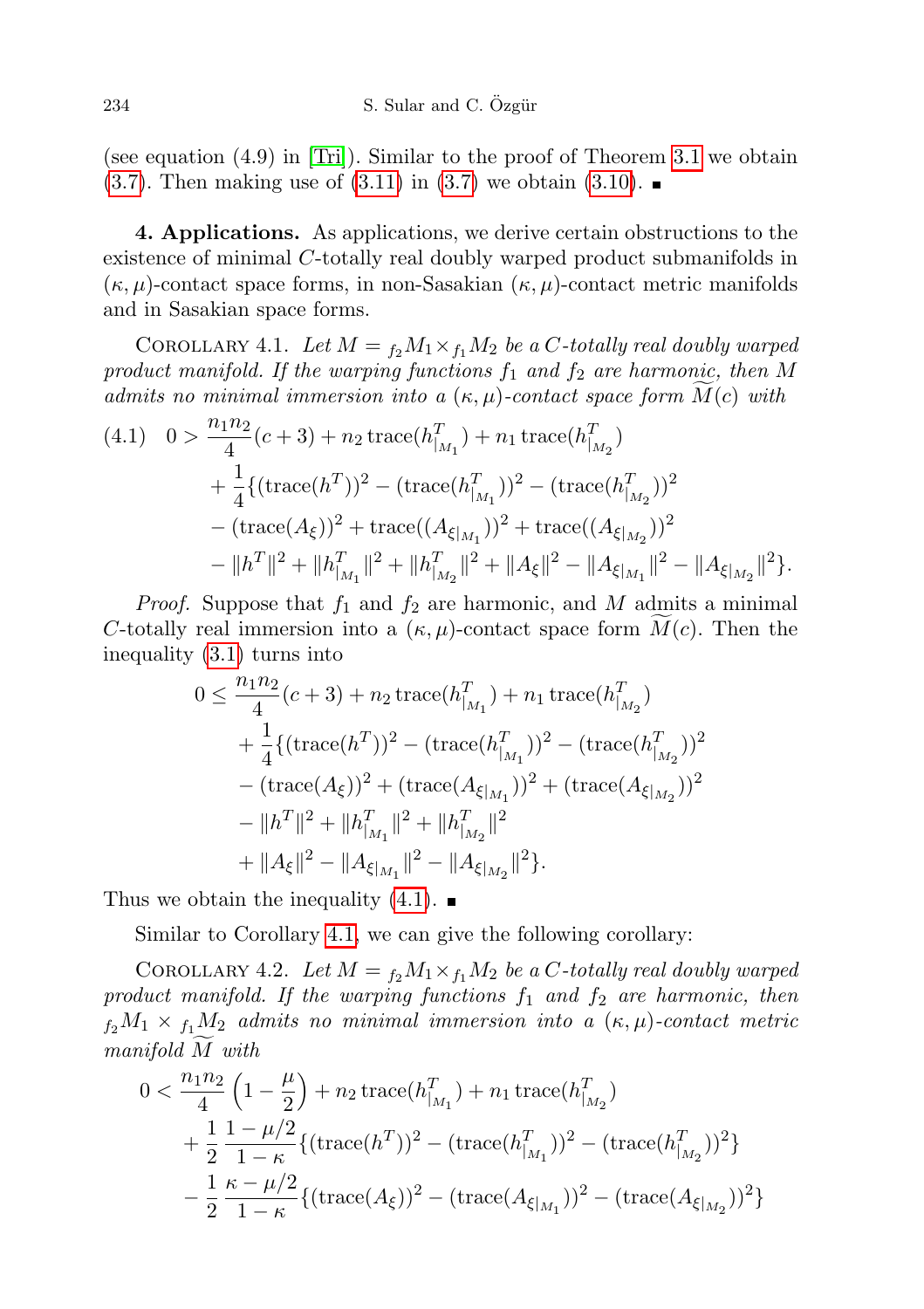$$
- \frac{1}{2} \frac{1 - \mu/2}{1 - \kappa} {\|h^T\|^2 - \|h_{|_{M_1}}^T\|^2 - \|h_{|_{M_2}}^T\|^2}
$$
  
+ 
$$
\frac{1}{2} \frac{\kappa - \mu/2}{1 - \kappa} {\|A_{\xi}\|^2 - \|A_{\xi|_{M_1}}\|^2 - \|A_{\xi|_{M_2}}\|^2}.
$$

If  $h = 0$  in Corollary [4.1,](#page-11-1) we have the following corollaries:

COROLLARY 4.3 ([\[Ol\]](#page-13-5)). If the warping functions  $f_1$  and  $f_2$  are harmonic, then  $f_2M_1 \times f_1M_2$  admits no minimal C-totally real immersion into a Sasakian space form  $M(c)$  with  $c < -3$ .

COROLLARY 4.4 ([\[Ol\]](#page-13-5)). If the warping functions  $f_1$  and  $f_2$  are eigenfunctions of the Laplacian on  $M_1$  and  $M_2$ , respectively, with positive eigenvalues, then  $f_2M_1 \times f_1M_2$  admits no minimal C-totally real immersion into a Sasakian space form  $\overline{M}(c)$  with  $c \leq -3$ .

COROLLARY 4.5 ([\[Ol\]](#page-13-5)). If one of the warping functions  $f_1$  and  $f_2$  is harmonic and the other one is an eigenfunction of the Laplacian with a positive eigenvalue, then  $f_2M_1 \times f_1M_2$  admits no minimal C-totally real immersion into a Sasakian space form  $\widetilde{M}(c)$  with  $c \leq -3$ .

Acknowledgements. The authors are grateful to the referee for his valuable comments towards the improvement of the paper.

## References

<span id="page-12-10"></span><span id="page-12-9"></span><span id="page-12-8"></span><span id="page-12-7"></span><span id="page-12-6"></span><span id="page-12-5"></span><span id="page-12-4"></span><span id="page-12-3"></span><span id="page-12-2"></span><span id="page-12-1"></span><span id="page-12-0"></span>

| $[Bl-2002]$ | D. E. Blair, Riemannian Geometry of Contact and Symplectic Manifolds, Progr.                                                                              |
|-------------|-----------------------------------------------------------------------------------------------------------------------------------------------------------|
|             | Math. 203, Birkhäuser Boston, Boston, MA, 2002.                                                                                                           |
| [BKP]       | D. E. Blair, T. Koufogiorgos and B. J. Papantoniou, Contact metric manifolds<br>satisfying a nullity condition, Israel J. Math. 91 (1995), 189–214.       |
| $[Bo-1999]$ | E. Boeckx, A class of locally $\varphi$ -symmetric contact metric spaces, Arch. Math.<br>$(Basel)$ 72 (1999), 466–472.                                    |
| [Bo-2000]   | -, A full classification of contact metric $(\kappa, \mu)$ -spaces, Illinois J. Math. 44<br>$(2000), 212 - 219.$                                          |
| [Ch-1973]   | B. Y. Chen, <i>Geometry of Submanifolds</i> , Pure Appl. Math. 22, Dekker, New<br>York, 1973.                                                             |
|             | $[Ch-1993] \quad -$ , Some pinching and classification theorems for minimal submanifolds, Arch.<br>Math. (Basel) 60 (1993), 568–578.                      |
| $ Ch-2000 $ | -, Some new obstructions to minimal and Lagrangian, isometric immersions,<br>Japan J. Math. 26 (2000), 105-127.                                           |
| $ Ch-2002 $ | $\longrightarrow$ , On isometric minimal immersions from warped products into real space<br><i>forms</i> , Proc. Edinburgh Math. Soc. 45 (2002), 579–587. |
| [ChDi]      | B. Y. Chen and F. Dillen, <i>Optimal inequalities for multiply warped product</i><br>submanifolds, Int. Electron. J. Geom. 1 $(2008)$ , no. 1, 1-11.      |
| Kou         | T. Koufogiorgos, Contact Riemannian manifolds with constant $\varphi$ -sectional<br><i>curvature</i> , Tokyo J. Math. 20 (1997), 13–22.                   |
| [MM]        | K. Matsumoto and I. Mihai, <i>Warped product submanifolds in Sasakian space</i><br><i>forms</i> , SUT J. Math. 38 (2002), 135–144.                        |